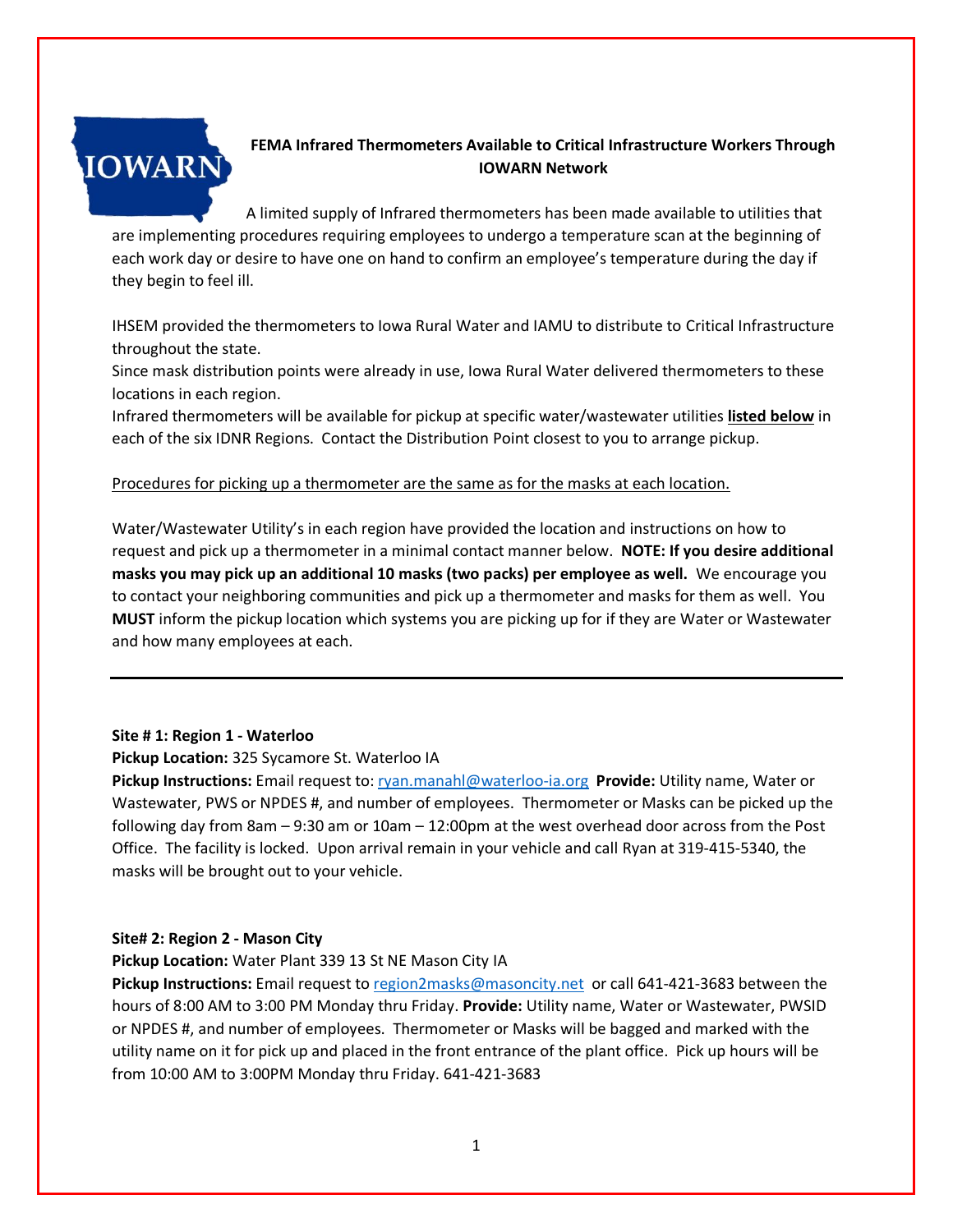#### **Site #3: Region 3- Sioux City**

**Pickup Location:** Water Plant 1101 Tri View Ave. Sioux City IA 51104

**Pickup Instructions:** Send email request to [bpuetz@sioux-city.org](mailto:bpuetz@sioux-city.org) **Provide:** Utility name, Water or Wastewater, PWSID or NPDES #, and number of employees. Thermometers or Masks can be picked up the following day by pulling up to front entrance (South Gate) and push the call button. Tell the operator who you are and where you are from. Proceed to the front entrance of the main building, ring the doorbell and someone will meet you at the front door with your thermometers or masks. Problems call: 712-279-6150

### **Site # 4: Region 3 - Storm Lake**

**Pickup Location:** Water Plant 6011 Hwy 110 Storm Lake IA **Pickup days & times:** Monday, Tuesday, Wednesday 9:00am to 12:00pm **Pickup Instructions:** Email request to: [sstewart@stormlake.org](mailto:sstewart@stormlake.org) **Provide:** Utility name, Water or Wastewater, PWSID or NPDES #, and number of employees. Use South entry gate and enter the front door that is marked for "Mask Pickup". Thermometers or Masks will be bagged and marked with the utility name on it for pick up on a table inside the door. Problems call: 712-291-2682

#### **Site #5: Region 4- Council Bluffs**

**Pickup Location:** Water Plant 2000 N 25<sup>th</sup> St Council Bluffs IA 51501 (I 29 exit 55) *Pickup Instructions:* Email request to: [fbouska@cbwaterworks.com](mailto:fbouska@cbwaterworks.com) **Provide:** Utility name, Water or Wastewater, PWSID or NPDES #, and number of employees. Thermometers or Masks will be bagged and marked with the utility name on it for pick up the following day at the shipping & receiving door (ring bell). Problems call: 712-328-1006 ext. 1022

### **Site #6: Region 5- Ames**

Pickup Location: Water Plant 1800 E 13<sup>th</sup> St Ames Iowa 50010

Pickup Instructions: Email request to [hpetersen@cityofames.org](mailto:hpetersen@cityofames.org) **Provide:** Utility name, Water or Wastewater, PWSID or NPDES #, and number of employees. Thermometers or Masks can be picked up the following day by entering at the main entrance on the east side of the building. Thermometers or Masks will be bagged and marked with utility name on a table in the lobby. Problems call: 515-239-5150

#### **Site #7: Region 5- Marshalltown**

*Pickup location:* 205 E State St. Walk in door on East side of building

*Pickup Instructions:* Email request to [questions@marshalltownwater.com](mailto:questions@marshalltownwater.com) **Provide:** Utility name, Water or Wastewater, PWSID or NPDES #, and number of employees. Thermometers or Masks will be bagged and marked with utility name on a table inside east door. Problems call:641-753-7913